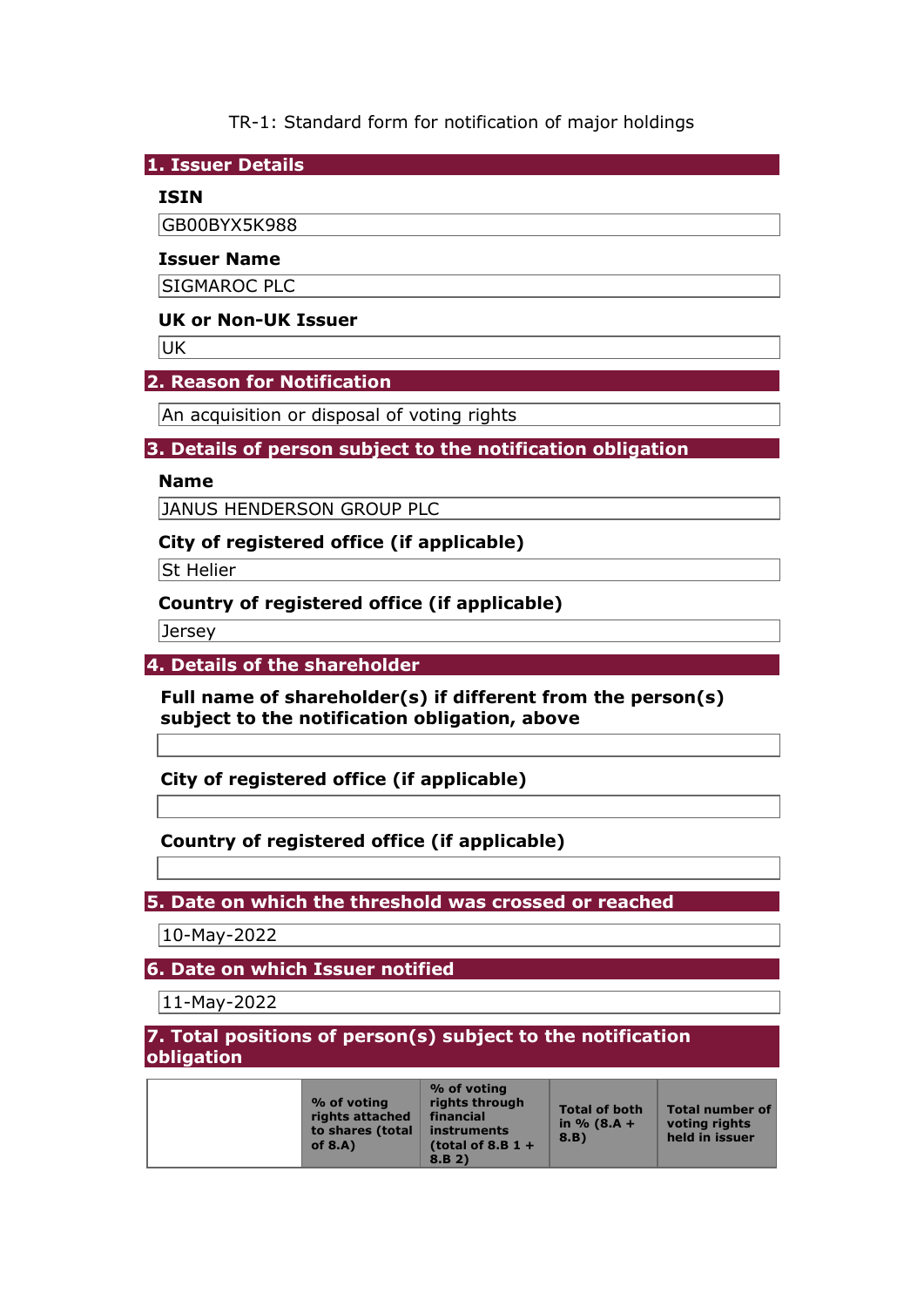| Resulting<br>situation on the<br>date on which<br>threshold was<br>crossed or<br>reached | 5.030000 | 0.000000 | 5.030000 | 32121914 |
|------------------------------------------------------------------------------------------|----------|----------|----------|----------|
| Position of<br>previous<br>notification (if<br>applicable)                               | 4.980000 | 0.000000 | 4.980000 |          |

### **8. Notified details of the resulting situation on the date on which the threshold was crossed or reached**

### **8A. Voting rights attached to shares**

| <b>Class/Type of</b><br>shares ISIN<br>code(if possible) | Number of<br>direct voting<br>rights<br>(DTR5.1) | Number of indirect<br>voting rights<br>(DTR5.2.1) | % of direct voting<br>rights (DTR5.1) | $\mathcal{P}_0$ of indirect<br>voting rights<br>(DTR5.2.1) |
|----------------------------------------------------------|--------------------------------------------------|---------------------------------------------------|---------------------------------------|------------------------------------------------------------|
| GB00BYX5K988                                             | 0                                                | 32121914                                          | 0.000000                              | 5.030000                                                   |
| Sub Total 8.A                                            | 32121914                                         |                                                   | 5.030000%                             |                                                            |

# **8B1. Financial Instruments according to (DTR5.3.1R.(1) (a))**

| <b>Type of financial</b><br>instrument | date | period | Number of voting rights that<br><b>Expiration Exercise/conversion <math>\vert</math> may be acquired if the</b><br>linstrument is<br>exercised/converted | $\%$ of<br>votina<br><b>rights</b> |
|----------------------------------------|------|--------|----------------------------------------------------------------------------------------------------------------------------------------------------------|------------------------------------|
| Sub Total 8.B1                         |      |        |                                                                                                                                                          |                                    |

#### **8B2. Financial Instruments with similar economic effect according to (DTR5.3.1R.(1) (b))**

| <b>Type of</b><br>financial<br>instrument | <b>Expiration</b><br>date | Exercise/conversion<br><b>period</b> | <b>Physical or cash Number of</b><br>settlement | voting rights | $\%$ of<br>votina<br>riahts |
|-------------------------------------------|---------------------------|--------------------------------------|-------------------------------------------------|---------------|-----------------------------|
| Sub Total 8.B2                            |                           |                                      |                                                 |               |                             |

### **9. Information in relation to the person subject to the notification obligation**

2. Full chain of controlled undertakings through which the voting rights and/or the financial instruments are effectively held starting with the ultimate controlling natural person or legal entities (please add additional rows as necessary)

| Name of<br><b>Ultimate</b><br>controlled<br>controlling person undertaking | $\frac{1}{2}$ of voting<br>or is higher than<br>the notifiable<br>threshold | $\frac{1}{2}$ of voting rights<br>rights if it equals through financial<br>equals or is higher than the notifiable<br>than the notifiable threshold<br><b>threshold</b> | <b>Total of both if it</b><br>equals or is higher |
|----------------------------------------------------------------------------|-----------------------------------------------------------------------------|-------------------------------------------------------------------------------------------------------------------------------------------------------------------------|---------------------------------------------------|
|----------------------------------------------------------------------------|-----------------------------------------------------------------------------|-------------------------------------------------------------------------------------------------------------------------------------------------------------------------|---------------------------------------------------|